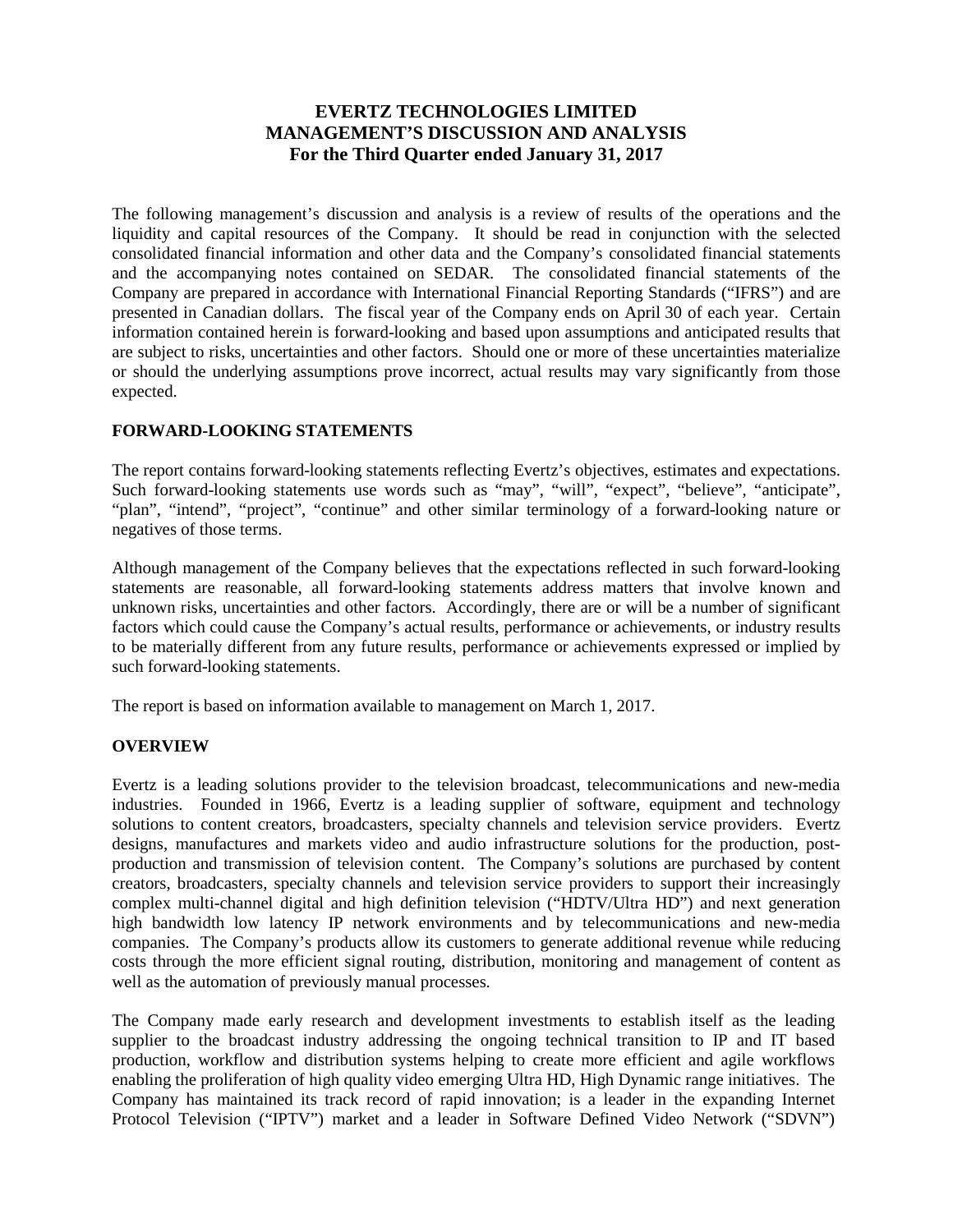technology. The Company is committed to maintaining its leadership position, and as such, a significant portion of the Company's staff is focused on research and development to ensure that the Company's products are at the forefront of the industry. This commitment contributes to the Company being consistently recognized as a leading broadcast and video networking industry innovator by its customers.

## **SIGNIFICANT ACCOUNTING POLICIES**

Outlined below are those policies considered particularly significant:

#### **New and Revised IFRSs Issued but Not Yet Effective**

Following is a listing of amendments, revisions and new International Financial Reporting Standards issued but not yet effective. Unless otherwise indicated, earlier application is permitted. The Company has not yet determined the impact of the adoption of the following standards.

#### *Financial Instruments*

IFRS 9, *Financial instruments* ("IFRS 9") was issued by the IASB in July 2014 and will replace IAS 39, *Financial Instruments: Recognition and Measurement* ("IAS 39"). IFRS 9 introduces new requirements for the financial reporting of financial assets and financial liabilities. IFRS 9 is effective for annual periods beginning on or after January 1, 2018.

### *Revenue*

IFRS 15, *Revenue from contracts with customers* ("IFRS 15") was issued by the IASB in May 2014 and will replace IAS 11, *Construction Contracts* and IAS 18 *Revenue*. IFRS 15 specifies how and when revenue will be recognized. IFRS 15 is effective for annual periods beginning on or after January 1, 2018.

#### *Leases*

IFRS 16, *Leases* ("IFRS 16") was issued by the IASB in January 2016 and will replace IAS 17, *Leases.* IFRS 16 introduces a single accounting model for lessees to bring leases on-balance sheet while lessor accounting remains largely unchanged. IFRS 16 is effective for annual periods beginning on or after January 1, 2019.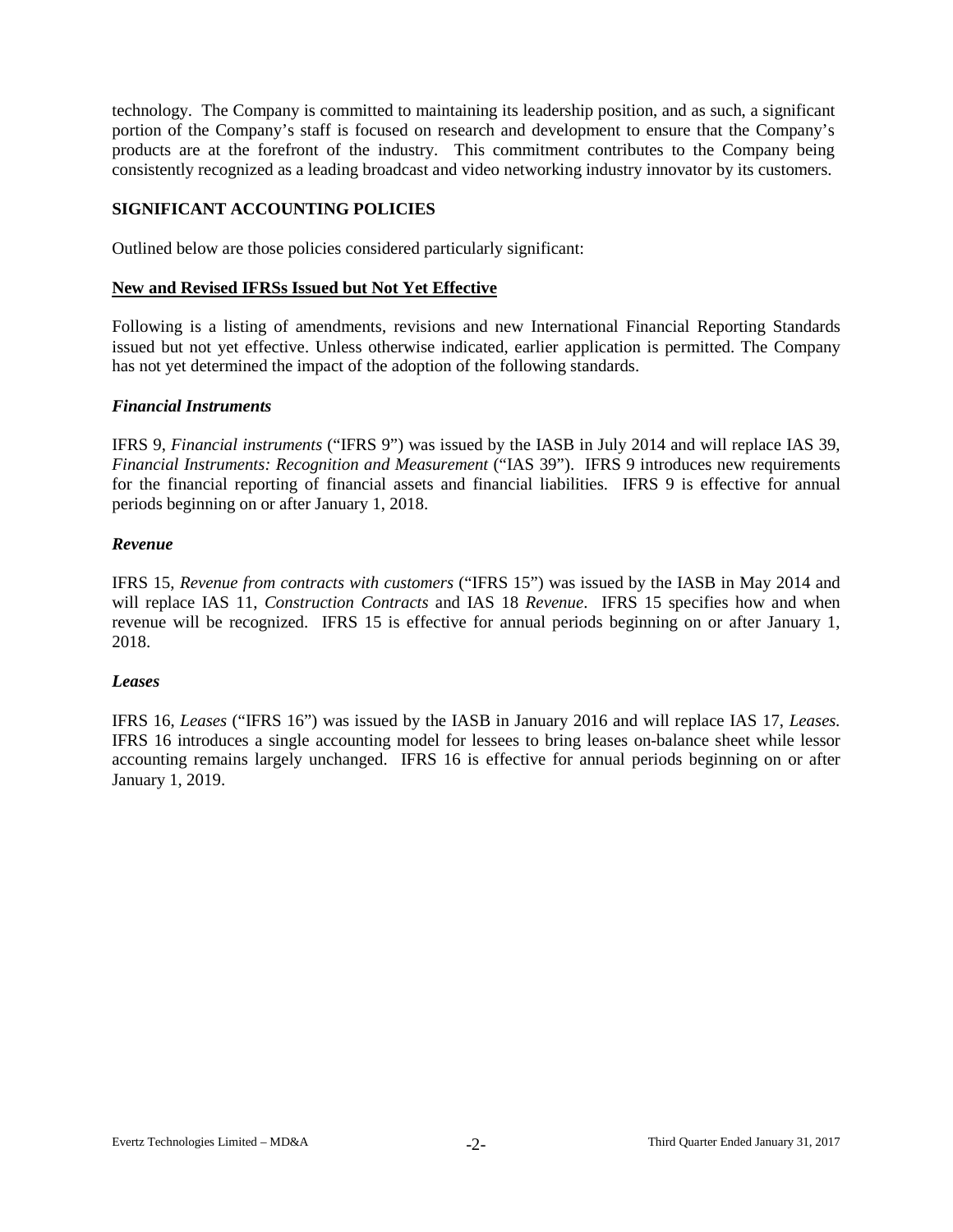# **QUARTER END HIGHLIGHTS**

Revenue was \$91.1 million for the third quarter ended January 31, 2017, compared to \$99.8 million for the third quarter ended January 31, 2016.

For the third quarter ended January 31, 2017, net earnings were \$9.7 million a decrease from \$24.4 million for the third quarter ended January 31, 2016 and fully diluted earnings per share were \$0.13, a decrease from \$0.32 for the third quarter ended January 31, 2016.

Gross margin during the third quarter ended January 31, 2017 was 56.1% as compared to 57.1% for the third quarter ended January 31, 2016.

Selling and administrative expenses for the third quarter ended January 31, 2017 was \$15.5 million as compared to the third quarter ended January 31, 2016 of \$15.1 million. As a percentage of revenue, selling and administrative expenses totaled 17.0% for the third quarter ended January 31, 2017 as opposed to 15.2% for the third quarter ended January 31, 2016.

Research and development ("R&D") expenses were \$18.5 million for the third quarter ended January 31, 2017 as compared to \$17.2 million for the third quarter ended January 31, 2016.

Cash and cash equivalents were \$64.1 million, after payment of special dividend of \$83.1 million and working capital was \$255.6 million as at January 31, 2017 as compared to cash and cash equivalents of \$123.1 million and working capital of \$314.9 million as at April 30, 2016.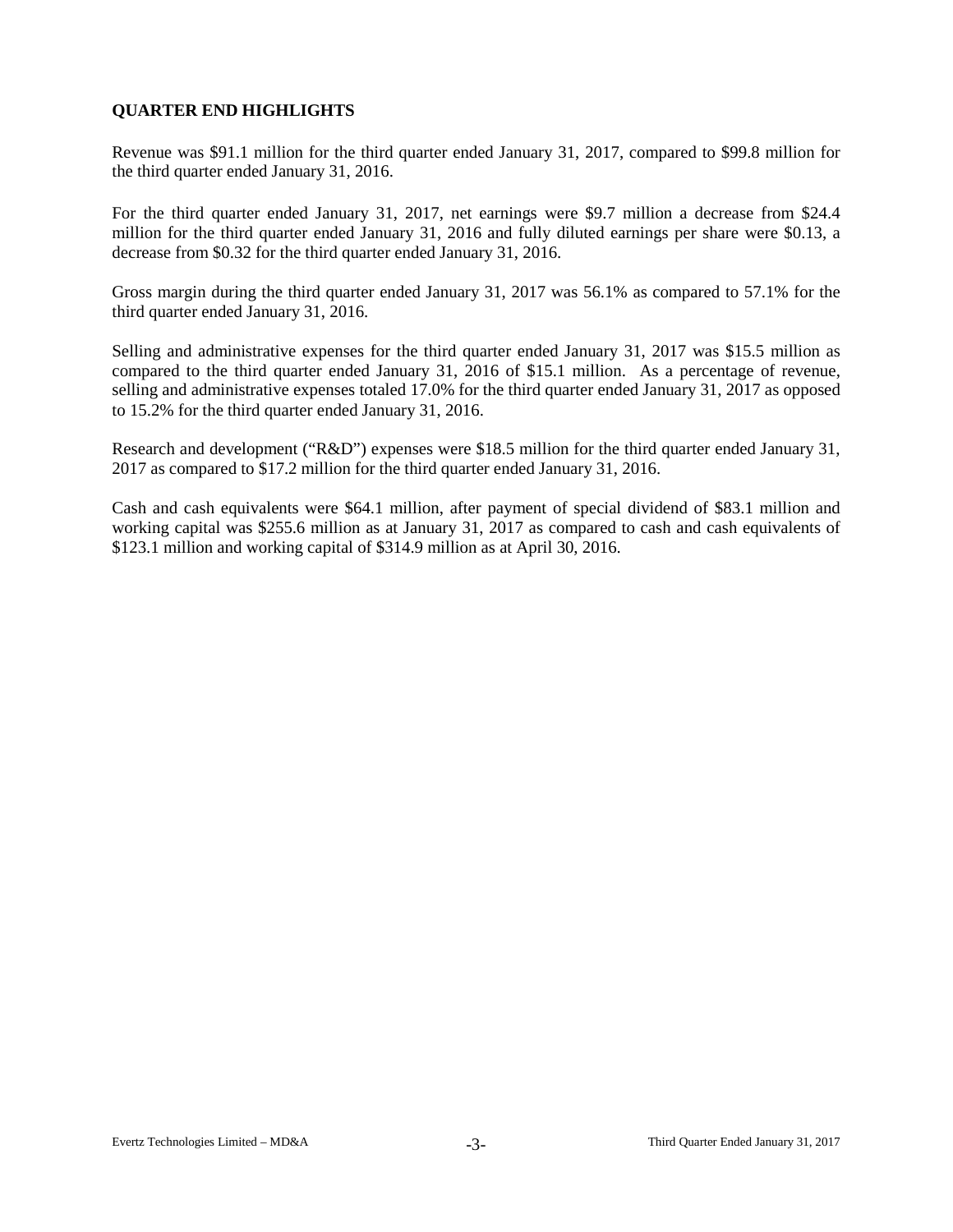# **Selected Consolidated Financial Information**

(in thousands of dollars except earnings per share and share data)

|                                                       | Three month period ended |              |          | Nine month period ended |             |              |           |  |  |
|-------------------------------------------------------|--------------------------|--------------|----------|-------------------------|-------------|--------------|-----------|--|--|
|                                                       | January 31,              |              |          |                         | January 31, |              |           |  |  |
|                                                       | 2017                     |              | 2016     |                         | 2017        |              | 2016      |  |  |
| Revenue                                               | \$<br>91,080             | $\mathbb{S}$ | 99,754   | \$                      | 277,698     | $\mathbb{S}$ | 285,183   |  |  |
| Cost of goods sold                                    | 39,957                   |              | 42,763   |                         | 119,598     |              | 122,829   |  |  |
| Gross margin                                          | 51,123                   |              | 56,991   |                         | 158,100     |              | 162,354   |  |  |
| Expenses                                              |                          |              |          |                         |             |              |           |  |  |
| Selling and administrative                            | 15,529                   |              | 15,121   |                         | 45,704      |              | 44,750    |  |  |
| General                                               | 2,567                    |              | 1,502    |                         | 6,534       |              | 4,740     |  |  |
| Research and development                              | 18,484                   |              | 17,229   |                         | 53,757      |              | 49,608    |  |  |
| Investment tax credits                                | (2,153)                  |              | (2,519)  |                         | (7,213)     |              | (7, 414)  |  |  |
| Foreign exchange loss (gain)                          | 4,277                    |              | (7, 373) |                         | (5,777)     |              | (14, 452) |  |  |
|                                                       | 38,704                   |              | 23,960   |                         | 93,005      |              | 77,232    |  |  |
| Earnings before undernoted                            | 12,419                   |              | 33,031   |                         | 65,095      |              | 85,122    |  |  |
| Finance income                                        | 658                      |              | 117      |                         | 1,438       |              | 455       |  |  |
| Finance costs                                         | (74)                     |              | (128)    |                         | (196)       |              | (450)     |  |  |
| Other income and expenses                             | (225)                    |              | 211      |                         | (188)       |              | 361       |  |  |
| Earnings before income taxes                          | 12,778                   |              | 33,231   |                         | 66,149      |              | 85,488    |  |  |
| Provision for (recovery of) income taxes              |                          |              |          |                         |             |              |           |  |  |
| Current                                               | 2,550                    |              | 7,344    |                         | 18,191      |              | 23,312    |  |  |
| Deferred                                              | 523                      |              | 1,497    |                         | (1, 130)    |              | (431)     |  |  |
|                                                       | 3,073                    |              | 8,841    |                         | 17,061      |              | 22,881    |  |  |
| Net earnings for the period                           | \$<br>9,705              | $\mathbb{S}$ | 24,390   | \$                      | 49,088      | \$           | 62,607    |  |  |
| Net earnings attributable to non-controlling interest | 68                       |              | 165      |                         | 475         |              | 485       |  |  |
| Net earnings attributable to shareholders             | 9,637                    |              | 24,225   |                         | 48,613      |              | 62,122    |  |  |
| Net earnings for the period                           | \$<br>9,705              | $\mathbb{S}$ | 24,390   | \$                      | 49,088      | \$           | 62,607    |  |  |
| Earnings per share                                    |                          |              |          |                         |             |              |           |  |  |
| Basic                                                 | \$<br>0.13               | \$           | 0.33     | \$                      | 0.65        | \$           | 0.83      |  |  |
| Diluted                                               | \$<br>0.13               | \$           | 0.32     | \$                      | 0.65        | \$           | 0.83      |  |  |

| <b>Consolidated Balance Sheet Data</b>         | As at                   | As at |                |  |  |  |
|------------------------------------------------|-------------------------|-------|----------------|--|--|--|
|                                                | <b>January 31, 2017</b> |       | April 30, 2016 |  |  |  |
| Cash and cash equivalents                      | \$<br>64.094            | \$    | 123,102        |  |  |  |
| Inventory                                      | \$<br>172,694           | \$    | 155,957        |  |  |  |
| Working capital                                | \$<br>255,605           | \$    | 314,912        |  |  |  |
| Total assets                                   | \$<br>384,354           | \$    | 448,314        |  |  |  |
| Shareholders' equity                           | \$<br>308,034           | \$    | 366,205        |  |  |  |
| Number of common shares outstanding:           |                         |       |                |  |  |  |
| Basic                                          | 75,715,246              |       | 74,188,746     |  |  |  |
| Fully-diluted                                  | 78,521,246              |       | 78,595,246     |  |  |  |
| Weighted average number of shares outstanding: |                         |       |                |  |  |  |
| Basic                                          | 75,530,630              |       | 74,360,423     |  |  |  |
| Fully-diluted                                  | 75,666,776              |       | 74,843,493     |  |  |  |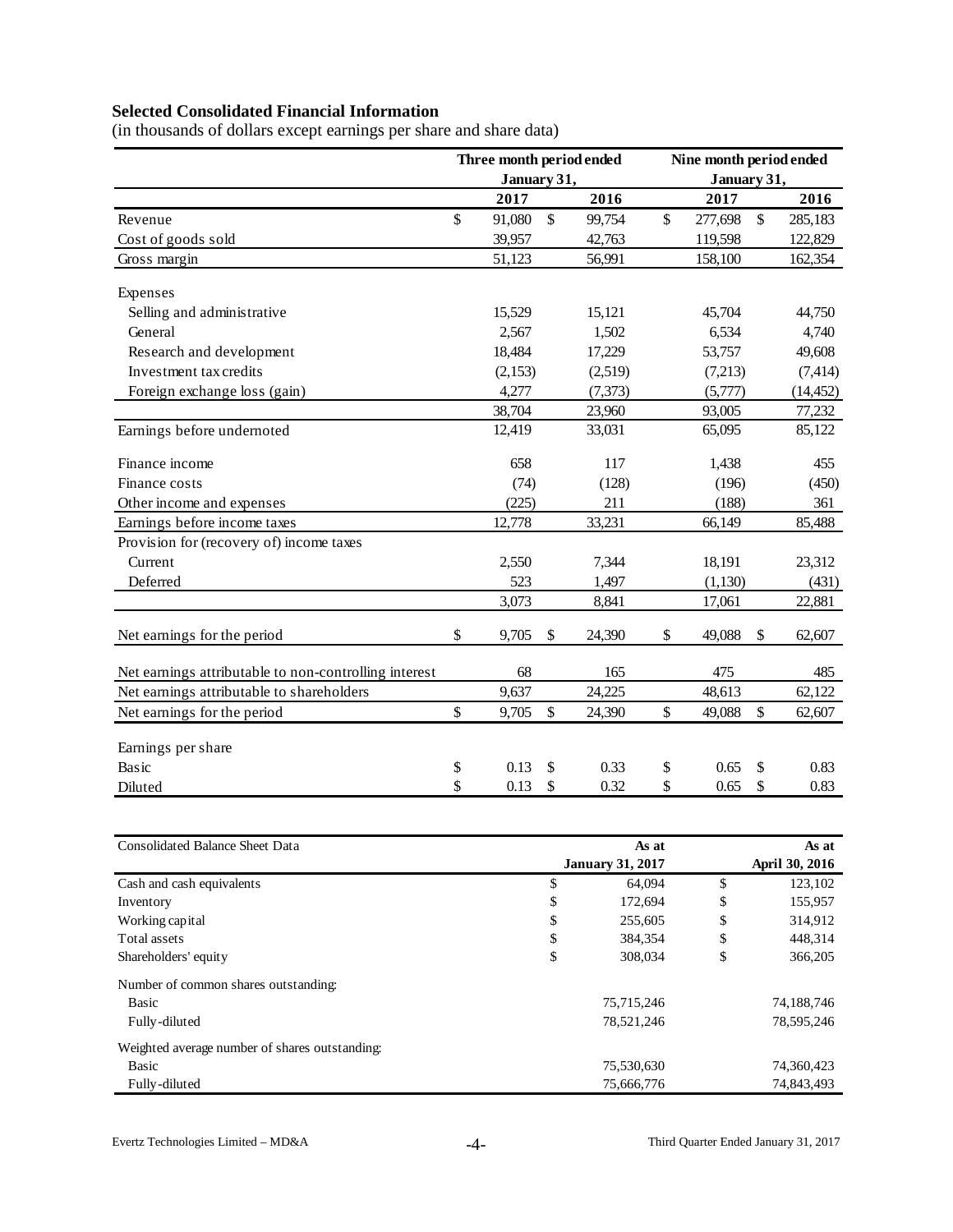#### **Consolidated Statement of Operations Data**

(in thousands of dollars except earnings per share and share data)

|                                                       | Three month period ended |      |             |           | Nine month period ended |    |           |
|-------------------------------------------------------|--------------------------|------|-------------|-----------|-------------------------|----|-----------|
|                                                       |                          |      | January 31, |           | January 31,             |    |           |
|                                                       |                          | 2017 |             | 2016      | 2017                    |    | 2016      |
| Revenue                                               | 100.0%                   |      |             | 100.0%    | 100.0%                  |    | 100.0%    |
| Cost of goods sold                                    | 43.9%                    |      |             | 42.9%     | 43.1%                   |    | 43.1%     |
| Gross margin                                          | 56.1%                    |      |             | 57.1%     | 56.9%                   |    | 56.9%     |
| Expenses                                              |                          |      |             |           |                         |    |           |
| Selling and administrative                            | 17.0%                    |      |             | 15.2%     | 16.5%                   |    | 15.7%     |
| General                                               |                          | 2.8% |             | 1.5%      | 2.3%                    |    | 1.7%      |
| Research and development                              | 20.3%                    |      |             | 17.3%     | 19.4%                   |    | 17.4%     |
| Investment tax credits                                | $(2.4\%)$                |      |             | $(2.5\%)$ | $(2.6\%)$               |    | $(2.6\%)$ |
| Foreign exchange loss (gain)                          |                          | 4.7% |             | $(7.4\%)$ | $(2.1\%)$               |    | $(5.1\%)$ |
|                                                       | 42.4%                    |      |             | 24.1%     | 33.5%                   |    | 27.1%     |
| Earnings before undernoted                            | 13.7%                    |      |             | 33.0%     | 23.4%                   |    | 29.8%     |
| Finance income                                        |                          | 0.7% |             | 0.1%      | 0.5%                    |    | 0.2%      |
| Finance costs                                         | $(0.1\%)$                |      |             | $(0.1\%)$ | $(0.1\%)$               |    | $(0.2\%)$ |
| Other income and expenses                             | $(0.2\%)$                |      |             | 0.2%      | $(0.1\%)$               |    | 0.1%      |
| Earnings before income taxes                          | 14.1%                    |      |             | 33.2%     | 23.7%                   |    | 29.9%     |
| Provision for (recovery) of income taxes              |                          |      |             |           |                         |    |           |
| Current                                               |                          | 2.8% |             | 7.3%      | 6.5%                    |    | 8.2%      |
| Deferred                                              |                          | 0.6% |             | 1.5%      | $(0.4\%)$               |    | $(0.2\%)$ |
|                                                       |                          | 3.4% |             | 8.8%      | 6.1%                    |    | 8.0%      |
| Net earnings for the period                           | 10.7%                    |      |             | 24.4%     | 17.6%                   |    | 21.9%     |
| Net earnings attributable to non-controlling interest |                          | 0.1% |             | 0.2%      | 0.2%                    |    | 0.2%      |
| Net earnings attributable to shareholders             | 10.6%                    |      |             | 24.2%     | 17.4%                   |    | 21.7%     |
| Net earnings for the period                           | 10.7%                    |      |             | 24.4%     | 17.6%                   |    | 21.9%     |
| Earnings per share:                                   |                          |      |             |           |                         |    |           |
| <b>Basic</b>                                          | \$                       | 0.13 | \$          | 0.33      | \$<br>0.65              | \$ | 0.83      |
| Diluted                                               | \$<br>0.13               |      | \$          | 0.32      | \$<br>0.65              | \$ | 0.83      |

### **REVENUE AND EXPENSES**

#### *Revenue*

The Company generates revenue principally from the sale of software, equipment, and technology solutions to content creators, broadcasters, specialty channels and television service providers.

The Company markets and sells its products and services through both direct and indirect sales strategies. The Company's direct sales efforts focus on large and complex end-user customers. These customers have long sales cycles typically ranging from four to eight months before an order may be received by the Company for fulfillment.

The Company monitors revenue performance in two main geographic regions: (i) United States/Canada and (ii) International.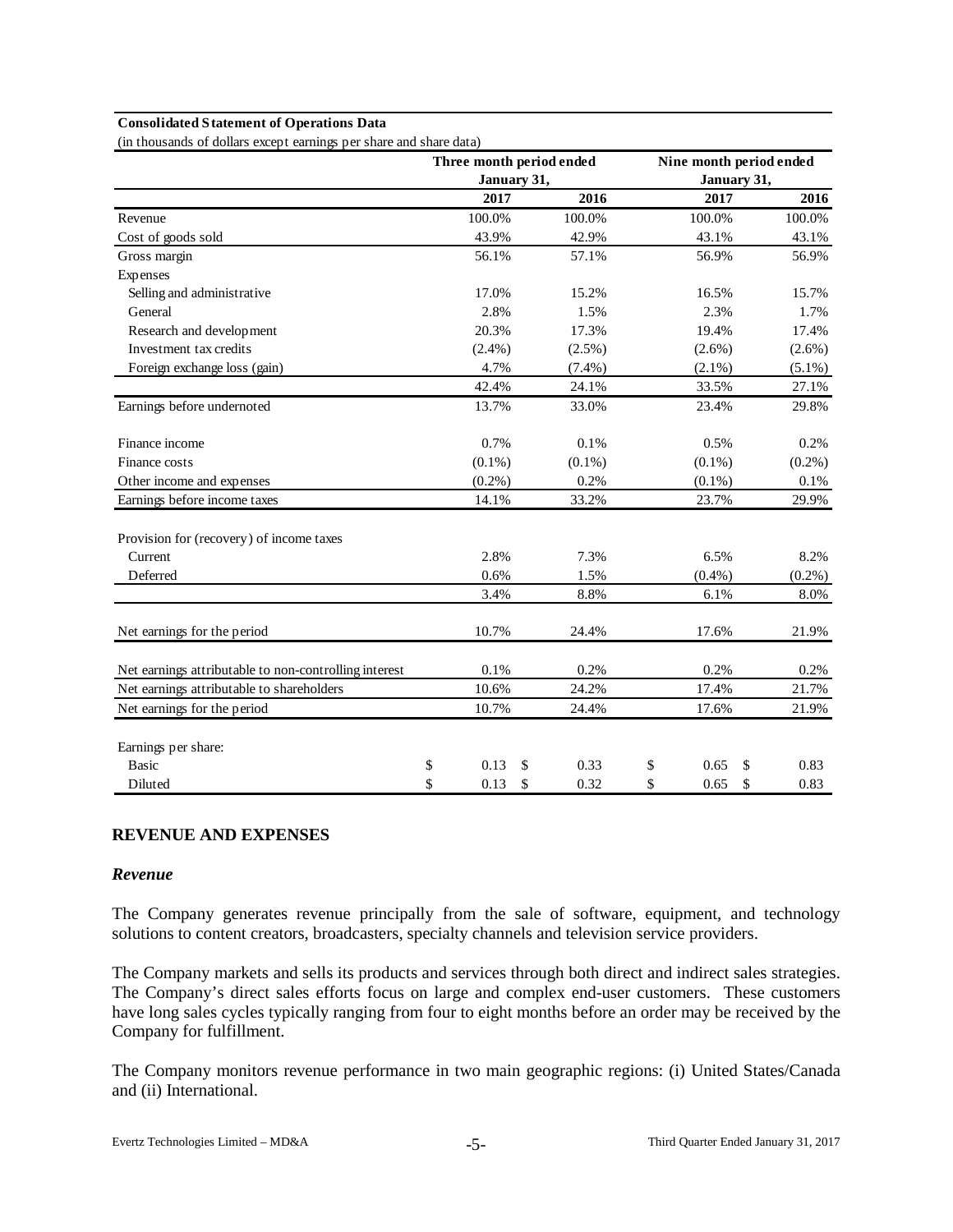The Company currently generates approximately 55% to 65% of its revenue in the United States/Canada. The Company recognizes the opportunity to more aggressively target markets in other geographic regions and intends to invest in personnel and infrastructure in those markets.

While a significant portion of the Company's expenses are denominated in Canadian dollars, the Company collects substantially all of its revenues in currencies other than the Canadian dollar and therefore has significant exposure to fluctuations in foreign currencies, in particular the US dollar. Approximately 70% to 80% of the Company's revenues are denominated in US dollars.

## *Revenue*

| (In thousands of Canadian dollars, | Three month period ended |              |  |        | % increase | Nine month period ended |            | % increase |       |
|------------------------------------|--------------------------|--------------|--|--------|------------|-------------------------|------------|------------|-------|
| except for percentages)            |                          | January 31,  |  |        | (decrease) | January 31,             | (decrease) |            |       |
|                                    |                          | 2017<br>2016 |  |        |            | 2017                    | 2016       |            |       |
| United States/Canada               | ъ                        | 56,768       |  | 53.573 | 6%         | 171.203                 |            | 164.764    | 4%    |
| International                      |                          | 34.312       |  | 46.181 | (26%)      | 106.495                 |            | 120.419    | (12%) |
|                                    |                          | 91.080       |  | 99.754 | (9%)       | 277.698                 |            | 285.183    | (3%)  |

Total revenue for the third quarter ended January 31, 2017 was \$91.1 million, a decrease of \$8.7 million or 9% as compared to revenue of \$99.8 million for the third quarter ended January 31, 2016.

Total revenue for the nine month period ended January 31, 2017 was \$277.7 million, a decrease of \$7.5 million or 3% as compared to revenue of \$285.2 million for the nine month period ended January 31, 2016.

Revenue in the United States/Canada region was \$56.8 million for the third quarter ended January 31, 2017, an increase of \$3.2 million or 6% when compared to revenue of \$53.6 million for the third quarter ended January 31, 2016.

Revenue in the United States/Canada region was \$171.2 million for the nine month period ended January 31, 2017, an increase of 4% or \$6.4 million, as compared to revenue of \$164.8 million for the nine month period ended January 31, 2016.

Revenue in the International region was \$34.3 million for the third quarter ended January 31, 2017, a decrease of \$11.9 million or 26% as compared to revenue of \$46.2 million for the third quarter ended January 31, 2016.

Revenue in the International region was \$106.5 million for the nine month period ended January 31, 2017, a decrease of 12% or \$13.9 million, as compared to revenue of \$120.4 million for the nine month period ended January 31, 2016.

## *Cost of Sales*

Cost of sales consists primarily of costs of manufacturing and assembly of products. A substantial portion of these costs is represented by components and compensation costs for the manufacture and assembly of products. Cost of sales also includes related overhead, certain depreciation, final assembly, quality assurance, inventory management and support costs. Cost of sales also includes the costs of providing services to clients, primarily the cost of service-related personnel.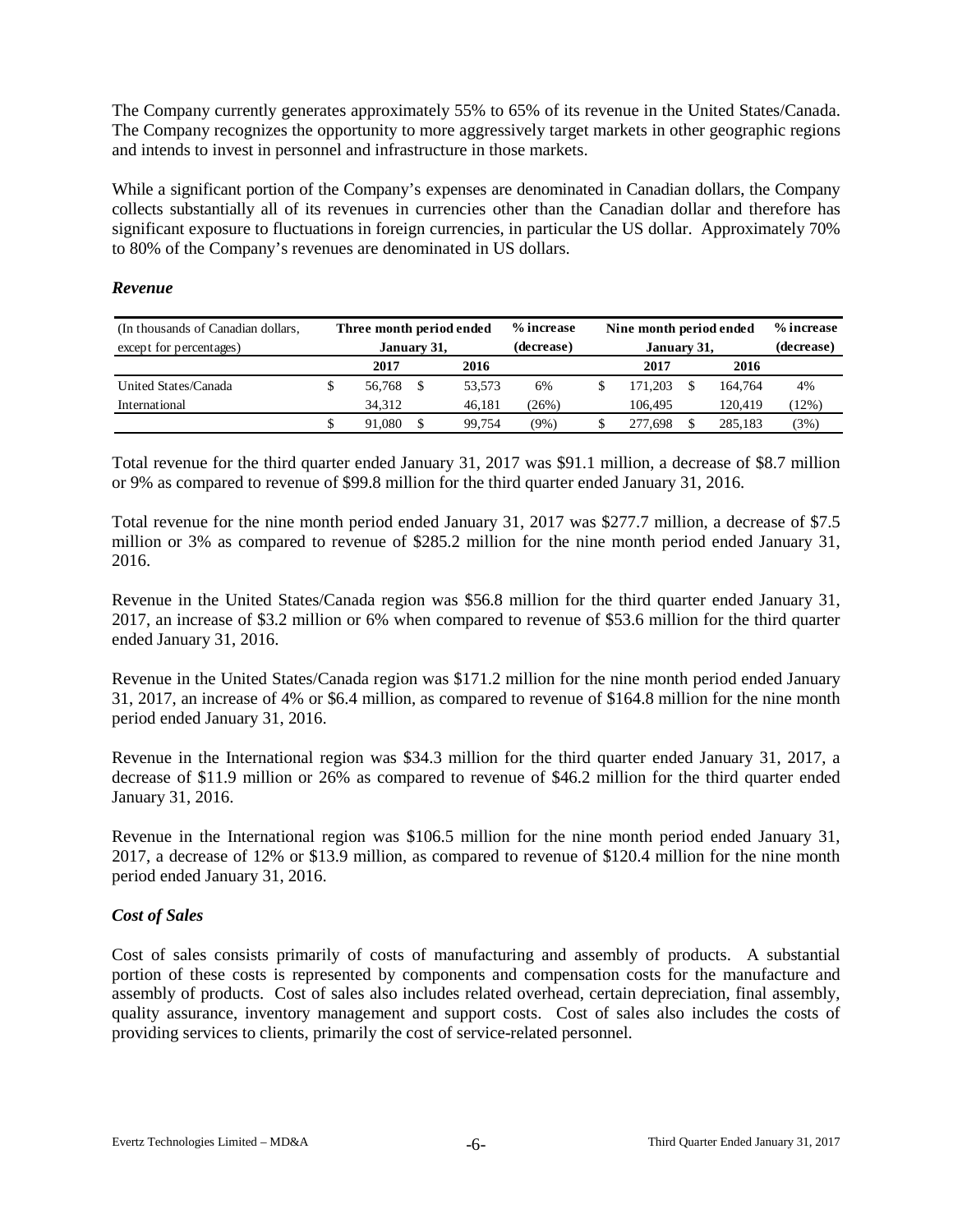## *Gross Margin*

| (In thousands of Canadian dollars,<br>except for percentages) | Three month period ended<br>January 31, |  |        | % increase<br>(decrease) | Nine month period ended<br>January 31, | % increase<br>(decrease) |         |      |
|---------------------------------------------------------------|-----------------------------------------|--|--------|--------------------------|----------------------------------------|--------------------------|---------|------|
|                                                               | 2017<br>2016                            |  |        |                          | 2017                                   |                          | 2016    |      |
| Gross margin                                                  | 51.123                                  |  | 56.991 | $(10\%)$                 | 158.100                                |                          | 162,354 | (3%) |
| Gross margin % of sales                                       | 56.1%<br>57.1%                          |  |        |                          | 56.9%                                  | 56.9%                    |         |      |

Gross margin for the third quarter ended January 31, 2017 was \$51.1 million, compared to \$57.0 million for the third quarter ended January 31, 2016. As a percentage of revenue, the gross margin was 56.1% for the third quarter ended January 31, 2017, as compared to 57.1% for the third quarter ended January 31, 2016.

Gross margin for the nine month period ended January 31, 2017 was \$158.1million, compared to \$162.4 million for the nine month period ended January 31, 2016. As a percentage of revenue, the gross margin was 56.9% for the nine month period ended January 31, 2017, consistent with the 56.9% for the nine month period ended January 31, 2016.

Gross margins vary depending on the product mix, geographic distribution and competitive pricing pressures and currency fluctuations. For the third quarter ended January 31, 2017 the gross margin, as a percentage of revenue, was in the Company's projected range. The pricing environment continues to be very competitive with substantial discounting by our competition.

The Company expects that it will continue to experience competitive pricing pressures. The Company continually seeks to build its products more efficiently and enhance the value of its product and service offerings in order to reduce the risk of declining gross margin associated with the competitive environment.

## *Operating Expenses*

The Company's operating expenses consist of: (i) selling, administrative and general; (ii) research and development and (iii) foreign exchange.

Selling expenses primarily relate to remuneration of sales and technical personnel. Other significant cost components include trade show costs, advertising and promotional activities, demonstration material and sales support. Selling and administrative expenses relate primarily to remuneration costs of related personnel, legal and professional fees, occupancy and other corporate and overhead costs. The Company also records certain depreciation and share based compensation charges as general expenses. For the most part, selling, and administrative expenses are fixed in nature and do not fluctuate directly with revenue. The Company has certain selling expenses that tend to fluctuate in regards to the timing of trade shows.

The Company invests in research and development to maintain its position in the markets it currently serves and to enhance its product portfolio with new functionality and efficiencies. Although the Company's research and development expenditures do not fluctuate directly with revenues, it monitors this spending in relation to revenues and adjusts expenditures when appropriate. Research and development expenditures consist primarily of personnel costs and material costs. Research and development expenses are presented on a gross basis (without deduction of research and development tax credits). Research and development tax credits associated with research and development expenditures are shown separately under research and development tax credits.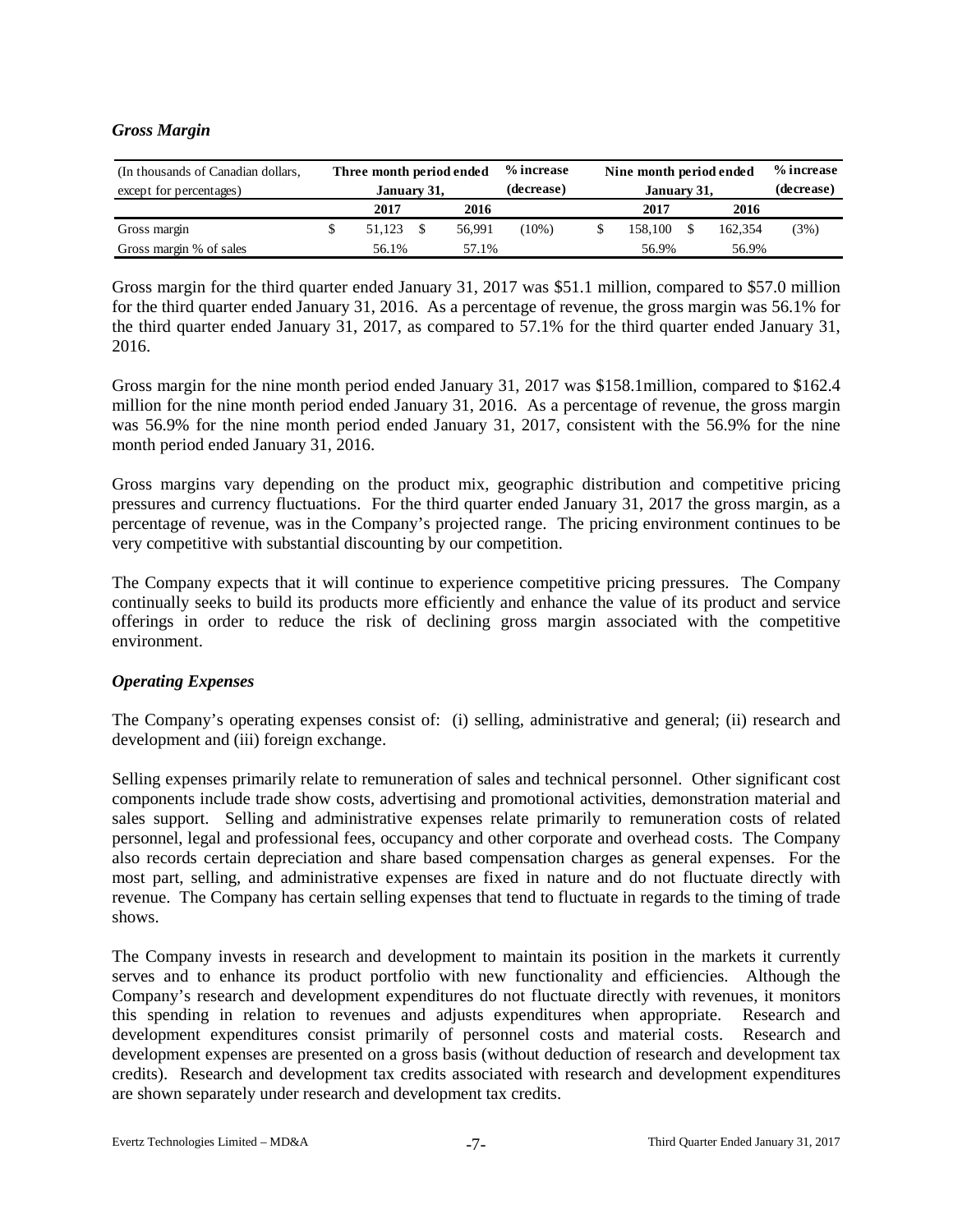### *Selling and Administrative*

| (In thousands of Canadian dollars,    |                | Three month period ended |  |        | % increase | Nine month period ended |  | % increase |    |
|---------------------------------------|----------------|--------------------------|--|--------|------------|-------------------------|--|------------|----|
| except for percentages)               |                | January 31,              |  |        | (decrease) | January 31,             |  | (decrease) |    |
|                                       |                | 2017<br>2016             |  |        |            | 2017                    |  | 2016       |    |
| Selling and administrative            |                | 15.529                   |  | 15.121 | 3%         | 45.704                  |  | 44.750     | 2% |
| Selling and administrative % of sales | 17.0%<br>15.2% |                          |  |        | 16.5%      | 15.7%                   |  |            |    |

Selling and administrative expenses excludes stock based compensation, operation of non-production property, plant and equipment, and amortization of intangibles. Selling and administrative expenses for the third quarter ended January 31, 2017 were \$15.5 million or 17.0% of revenue, as compared to selling and administrative expenses of \$15.1 million or 15.2% of revenue for the third quarter ended January 31, 2016. The increase of \$0.4 million was predominantly a result of increased sales and sales support staff.

Selling and administrative expenses for the nine month period ended January 31, 2017 were \$45.7 million or 16.5% of revenue, as compared to selling and administrative expenses of \$44.8 million or 15.7% of revenue for the nine month period ended January 31, 2016. The increase of \$0.9 million was predominantly a result of increased sales and sales support staff, partially offset by decreased translation costs of UK Sterling denominated expenses.

### *Share Based Compensation*

In March 2016, the Company adopted a restricted share unit (RSU) plan to attract, motivate and compensate persons who are integral to the growth and success of the Company. During the nine month and three month periods ended January 31, 2017, share based compensation expense associated with the plan was \$2.6 million and \$1.3 million respectively.

## *Research and Development (R&D)*

| (In thousands of Canadian dollars,  |              | Three month period ended |       |        | % increase | Six month period ended |            | % increase |    |
|-------------------------------------|--------------|--------------------------|-------|--------|------------|------------------------|------------|------------|----|
| except for percentages)             |              | January 31,              |       |        | (decrease) | January 31,            | (decrease) |            |    |
|                                     | 2017<br>2016 |                          |       |        |            | 2017                   | 2016       |            |    |
| Research and development expenses   |              | 18.484                   |       | 17.229 | 7%         | 53.757                 |            | 49,608     | 8% |
| Research and development % of sales | 20.3%        |                          | 17.3% |        | 19.4%      |                        | 17.4%      |            |    |

For the third quarter ended January 31, 2017, gross R&D expenses were \$18.5 million, an increase of 7% or \$1.3 million as compared to an expense of \$17.2 million for the third quarter ended January 31, 2016.

The increase of \$1.3 million was predominantly a result of planned growth of R&D personnel and additional rent and expenses associated with a new facility, partially offset by decreased translation costs associated with UK Sterling denominated expenses.

For the nine month period ended January 31, 2017, gross R&D expenses were \$53.8 million, an increase of 8% or \$4.2 million as compared to an expense of \$49.6 million for the nine month period ended January 31, 2016.

The increase of \$4.2 million was predominantly a result of planned growth of R&D personnel, a corresponding increase in materials, and additional rent and expenses associated with a new facility, partially offset by decreased translation costs associated with UK Sterling denominated expenses.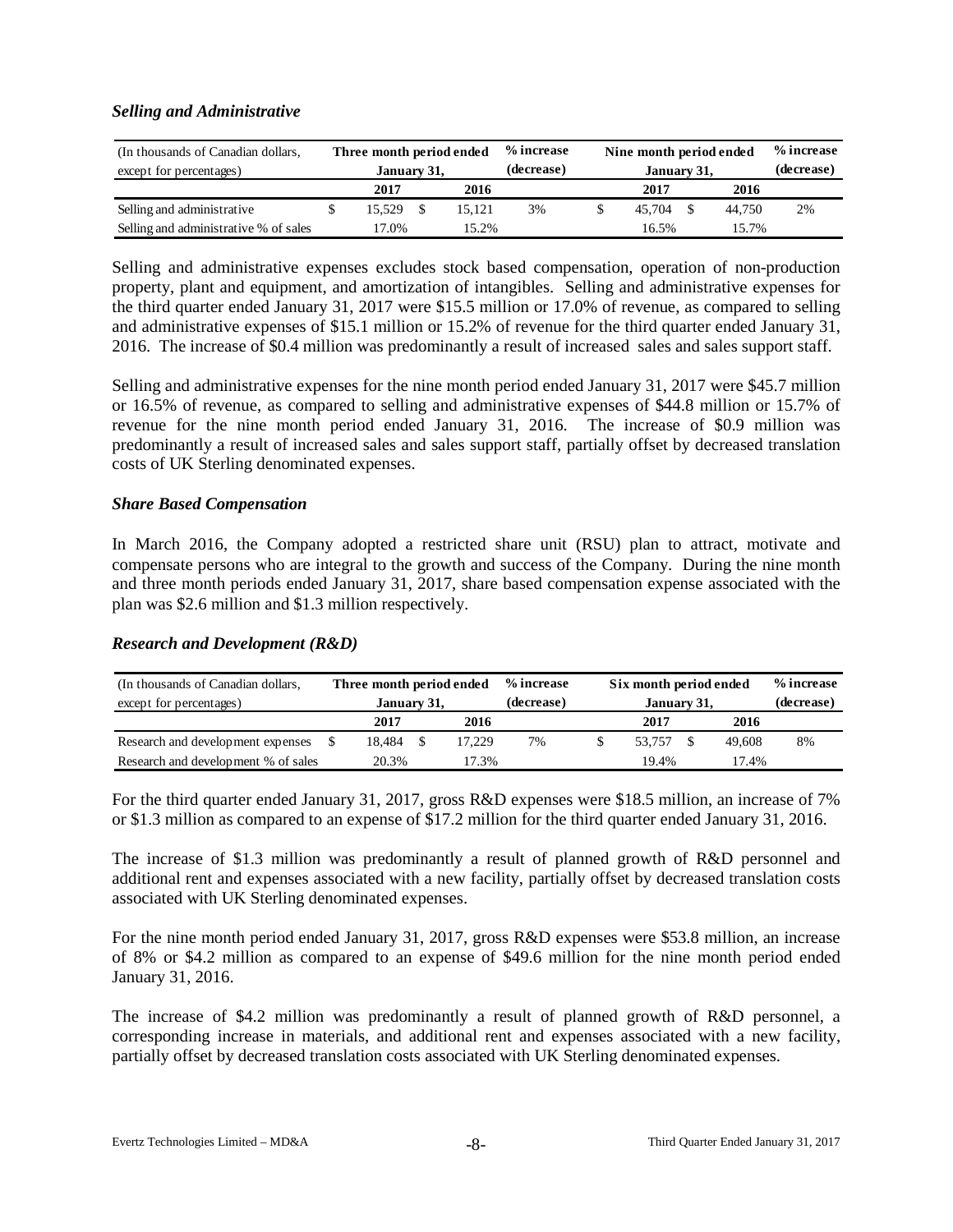### *Foreign Exchange*

For the third quarter ended January 31, 2017, the foreign exchange loss was \$4.3 million, as compared to a foreign exchange gain for the third quarter ended January 31, 2016 of \$7.4 million. The current year gain was predominantly driven by the decrease in the value of the US dollar against the Canadian dollar since October 31, 2016.

For the nine month period ended January 31, 2017, the foreign exchange gain was \$5.8 million, as compared to a foreign exchange gain for the same period ended January 31, 2016 of \$14.5 million. The current year gain was predominantly driven by the increase in the value of the US dollar against the Canadian dollar since April 30, 2016.

### *Finance Income, Finance Costs, Other Income and Expenses*

For the third quarter ended January 31, 2017, finance income, finance costs, other income and expenses netted to a gain of \$0.4 million.

For the nine month period ended January 31, 2017, finance income, finance costs, other income and expenses netted to a gain of \$1.1 million.

### **LIQUIDITY AND CAPITAL RESOURCES**

| Liquidity and Capital Resources               |    |                         |               |
|-----------------------------------------------|----|-------------------------|---------------|
| (in thousands of dollars except ratios)       |    | As at                   | As at         |
| Key Balance Sheet Amounts and Ratios:         |    | <b>January 31, 2017</b> | Aprl 30, 2016 |
| Cash and cash equivalents                     | P  | 64,094                  | \$<br>123,102 |
| Working capital                               | \$ | 255,605                 | \$<br>314,912 |
| Long-term assets                              | \$ | 60.998                  | \$<br>61,257  |
| Long-term debt                                | \$ | 730                     | \$<br>888     |
| Days sales outstanding in accounts receivable |    | 79                      | 93            |

| Statement of Cash Flow Summary  | Three month period ended |             | Nine month period ended |  |                |    |           |  |
|---------------------------------|--------------------------|-------------|-------------------------|--|----------------|----|-----------|--|
|                                 | January 31,              | January 31, |                         |  |                |    |           |  |
|                                 | 2017                     |             | 2016                    |  | 2017           |    | 2016      |  |
| Operating activities            | \$<br>25.931             | S           | 49.632                  |  | 58.504         | -S | 81,081    |  |
| Investing activities            | \$<br>(4,208)            | - \$        | (956)                   |  | $(8,007)$ \$   |    | (3,015)   |  |
| Financing activities            | \$<br>$(92, 227)$ \$     |             | (14, 388)               |  | $(105,748)$ \$ |    | (46, 281) |  |
| Net increase (decrease) in cash | \$<br>(69, 265)          |             | 32.433                  |  | (59,008)       |    | 29,243    |  |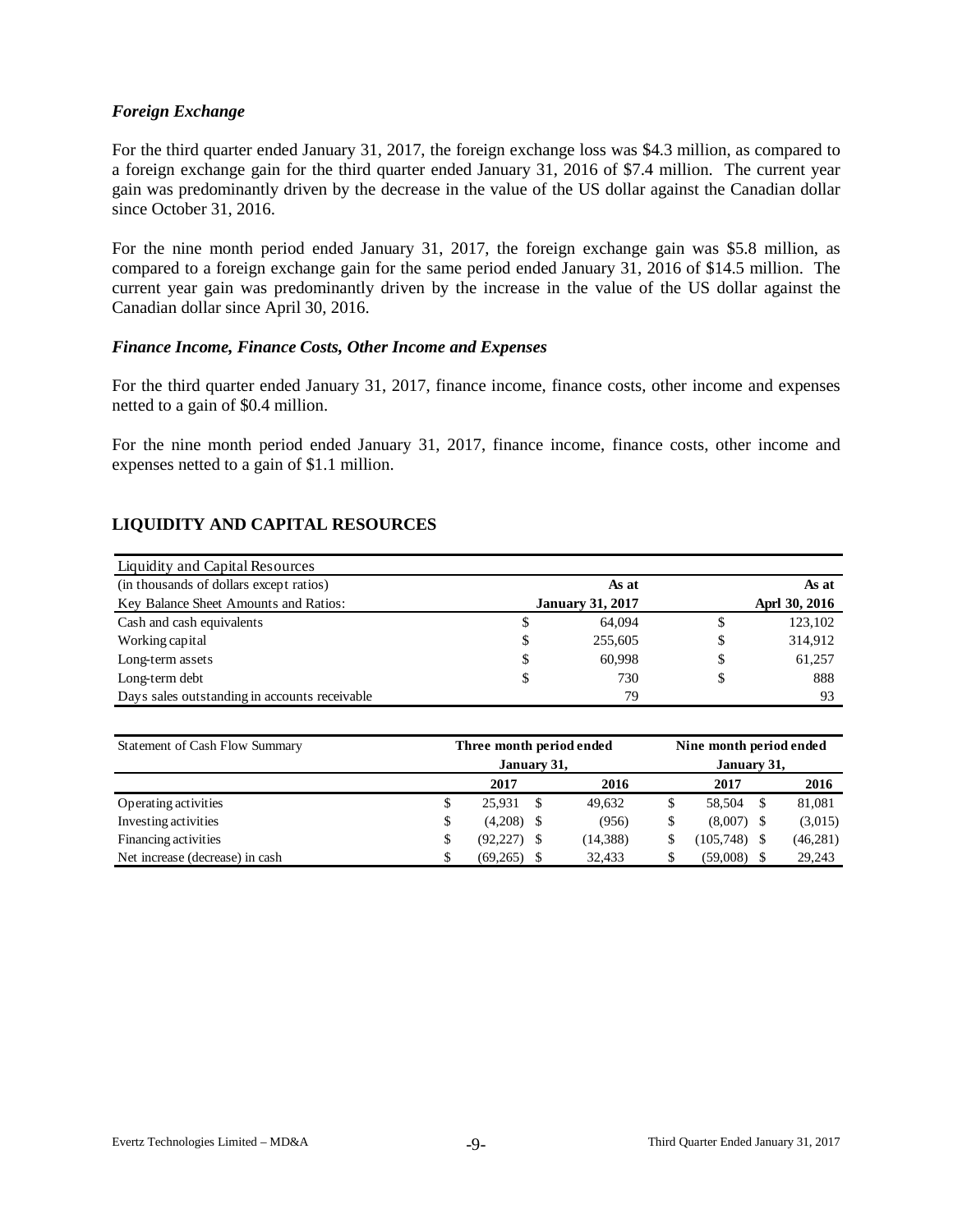## *Operating Activities*

For the third quarter ended January 31, 2017, the Company generated cash from operations of \$25.9 million, compared to cash generated of \$49.6 million for the third quarter ended January 31, 2016. Excluding the effects of the changes in non-cash working capital and current taxes, the Company generated cash from operations of \$13.4 million for the third quarter ended January 31, 2017 compared to \$29.8 million for the third quarter ended January 31, 2016.

For the nine month period ended January 31, 2017, the Company generated cash from operations of \$58.5 million, compared to cash generated of \$81.1 million for the nine month period ended January 31, 2016. Excluding the effects of the changes in non-cash working capital and current taxes, the Company generated cash from operations of \$57.3 million for the nine month period ended January 31, 2017 compared to \$72.9 million for the nine month period ended January 31, 2016.

## *Investing Activities*

The Company used cash for investing activities of \$4.2 million for the third quarter ended January 31, 2017 which was predominantly for the acquisition of capital assets.

The Company used cash for investing activities of \$8.0 million for the nine month period ended January 31, 2017 which was predominantly for the acquisition of capital assets.

### *Financing Activities*

For the third quarter ended January 31, 2017, the Company used cash from financing activities of \$92.2 million, which was principally driven by dividends paid of \$96.7 million, partially offset by the issuance of Capital Stock pursuant to the Company's Stock Option Plan of \$4.5 million.

For the nine month period ended January 31, 2017, the Company used cash from financing activities of \$105.7 million, which was principally used for dividends paid of \$123.9 million, partially offset by the issuance of Capital Stock pursuant to the Company's Stock Option Plan of \$18.3 million.

# **WORKING CAPITAL**

As at January 31, 2017, the Company had cash and cash equivalents of \$64.1 million, compared to \$123.1 million at April 30, 2016.

The Company had working capital of \$255.6 million as at January 31, 2017 compared to \$314.9 million as at April 30, 2016.

The Company believes that the current balance in cash and plus future cash flow from operations will be sufficient to finance growth and related investment and financing activities in the foreseeable future.

Day sales outstanding in accounts receivable were 79 days at January 31, 2017 as compared to 93 for April 30, 2016.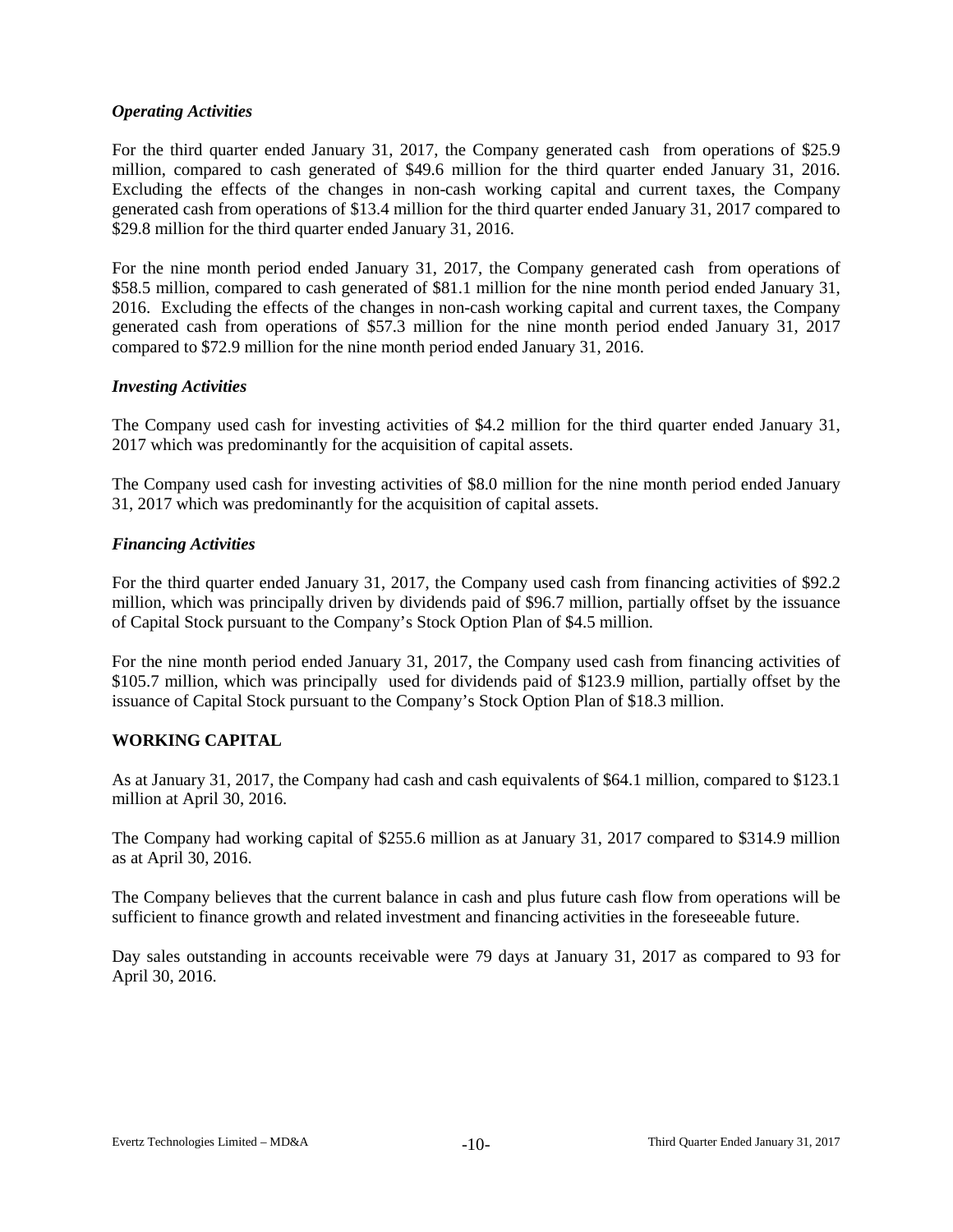# **SHARE CAPITAL STRUCTURE**

Authorized capital stock consists of an unlimited number of common and preferred shares.

|                                       | As at                   | As at                 |
|---------------------------------------|-------------------------|-----------------------|
|                                       | <b>January 31, 2017</b> | <b>April 30, 2016</b> |
|                                       |                         |                       |
| Common shares                         | 75,715,246              | 74,188,746            |
| Stock options granted and outstanding | 2,806,000               | 4,406,500             |

### **FINANCIAL INSTRUMENTS**

The Company's financial instruments consist of cash and cash equivalents, trade and other receivables, trade and other payables and long term debt. Unless otherwise noted, it is management's opinion that the Company is not exposed to significant interest or credit risks arising from these financial instruments. The Company estimates the fair value of these instruments approximates the carrying values as listed below.

### *Fair Values and Classification of Financial Instruments:*

The following summarizes the significant methods and assumptions used in estimating the fair values of financial instruments:

- I. Quoted prices (unadjusted) in active markets for identical assets or liabilities.
- II. Inputs other than quoted prices included in level I that are observable for the asset or liability, either directly or indirectly. Cash and cash equivalents, trade and other receivables, trade and other payables, and long-term debt fair value measurements have been measured within level II.
- III. Inputs for the asset or liability that are not based on observable market data.

## **CONTRACTUAL OBLIGATIONS**

The following table sets forth the Company's contractual obligations as at January 31, 2017:

|                      | Payments Due by Period |        |   |                  |  |           |  |           |            |                          |  |  |  |  |
|----------------------|------------------------|--------|---|------------------|--|-----------|--|-----------|------------|--------------------------|--|--|--|--|
| (In thousands)       |                        | Total  |   | Less than 1 Year |  | 2-3 Years |  | 4-5 Years | Thereafter |                          |  |  |  |  |
| Operating leases     |                        | 21.933 |   | 5.216            |  | 7.079     |  | 3.986     |            | 5,652                    |  |  |  |  |
| Other long-term debt |                        | 973    |   | 243              |  | 375       |  | 355       |            | $\overline{\phantom{0}}$ |  |  |  |  |
|                      |                        | 22.906 | J | 5.459            |  | 7.454     |  | 4.341     |            | 5,652                    |  |  |  |  |

## **OFF-BALANCE SHEET FINANCING**

The Company does not have any off-balance sheet arrangements.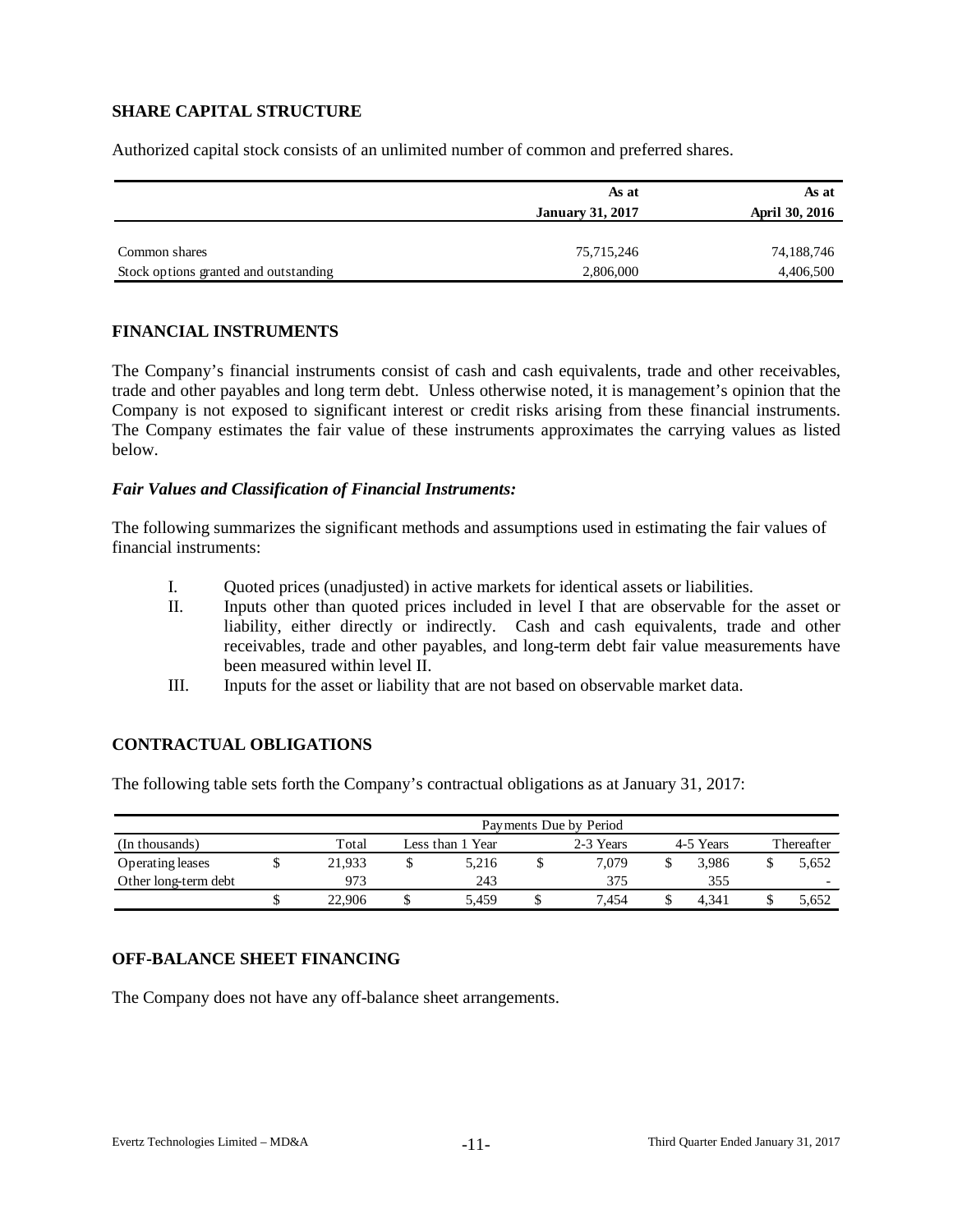# **RELATED PARTY TRANSACTIONS**

In the normal course of business, we may enter into transactions with related parties. These transactions occur under market terms consistent with the terms of transactions with unrelated arms-length third parties. The Company continues to lease a premise from a company in which two shareholders' each indirectly hold a 10% interest, continues to lease a facility from a company in which two shareholders each indirectly hold a 20% interest, continues to lease a facility for manufacturing where two shareholders indirectly own 100% interest, continues to lease a facility from a company in which two shareholders each indirectly own a 35% interest, continues to lease a facility with a director who indirectly owns 100% and continues to lease a facility owned indirectly by two shareholders.

## **SELECTED CONSOLIDATED QUARTERLY FINANCIAL INFORMATION**

The following table sets out selected consolidated financial information for each of the eight quarters ended January 31, 2017. In the opinion of management, this information has been prepared on the same basis as the audited consolidated financial statements. The operating results for any quarter should not be relied upon as any indication of results for any future period.

|                          | <b>Ouarter Ending</b> |                   |          |    |          |          |          |        |          |        |         |         |          |        |          |
|--------------------------|-----------------------|-------------------|----------|----|----------|----------|----------|--------|----------|--------|---------|---------|----------|--------|----------|
| (In thousands)           | 2017                  |                   |          |    |          | 2016     |          |        |          |        |         |         | 2015     |        |          |
| (Unaudited)              | Jan 31                | Oct 31<br>July 31 |          |    |          | Apr $30$ |          | Jan 31 |          | Oct 31 |         | July 31 |          | Apr 30 |          |
| Revenue                  | \$91,080              |                   | \$99,592 |    | \$87,026 |          | \$96,367 |        | \$99,754 | \$.    | 100,560 |         | \$84,869 |        | \$91,977 |
| Cost of goods sold       | 39,957                |                   | 42,481   |    | 37,160   |          | 41,343   |        | 42,763   |        | 43,026  |         | 37,040   |        | 39,249   |
| Gross margin             | \$51,123              |                   | \$57,111 |    | \$49,866 |          | \$55,024 |        | \$56,991 | \$     | 57.534  |         | \$47,829 |        | \$52,728 |
| Operating expenses       | 38,704                |                   | 29,225   |    | 25,076   |          | 43,713   |        | 23,960   |        | 30,819  |         | 22,453   |        | 38,145   |
| Earnings from operations | \$12,419              |                   | \$27,886 |    | \$24,790 |          | \$11,311 |        | \$33,031 | \$     | 26,715  |         | \$25,376 |        | \$14,583 |
| Non-operating income     | 359                   |                   | 363      |    | 332      |          | (4)      |        | 200      |        | 168     |         | (2)      |        | 323      |
| Earnings before taxes    | \$12,778              |                   | \$28,249 |    | \$25,122 |          | \$11,307 |        | \$33,231 | \$     | 26,883  |         | \$25,374 |        | \$14,906 |
| Net earnings             | \$<br>9,637           |                   | \$20,583 |    | \$18,393 | \$       | 8,097    |        | \$24,225 | \$     | 19,486  |         | \$18,411 |        | \$10,926 |
|                          |                       |                   |          |    |          |          |          |        |          |        |         |         |          |        |          |
| Net earnings per share:  |                       |                   |          |    |          |          |          |        |          |        |         |         |          |        |          |
| Basic                    | \$<br>0.13            | \$                | 0.28     | \$ | 0.25     | \$       | 0.11     | \$     | 0.33     | \$     | 0.26    | \$      | 0.25     | \$     | 0.15     |
| Diluted                  | \$<br>0.13            | \$                | 0.27     | \$ | 0.25     | \$       | 0.11     | \$     | 0.32     | \$     | 0.26    | \$      | 0.25     | \$     | 0.15     |
| Dividends per share:     | \$<br>1.28            | \$                | 0.18     | \$ | 0.18     | \$       | 0.18     | \$     | 0.18     | \$     | 0.18    | \$      | 0.18     | \$     | 0.18     |

The Companies revenue and corresponding earnings can vary from quarter to quarter depending on the delivery requirements of our customers. Our customers can be influenced by a variety of factors including upcoming sports or entertainment events as well as their access to capital. Net earnings represent net earnings attributable to shareholders.

#### **DISCLOSURE CONTROLS AND PROCEDURES**

Management, including the Chief Executive Officer and Chief Financial Officer, has evaluated the effectiveness of the Company's disclosure controls and procedures (as defined in National Instrument 52- 109 of the Canadian Securities Administrators) as of January 31, 2017.

Management has concluded that, as of January 31, 2017, the Company's disclosure controls and procedures were effective to provide reasonable assurance that material information relating to the Company would be made known to them by others within the Company, particularly during the period in which this report was being prepared.